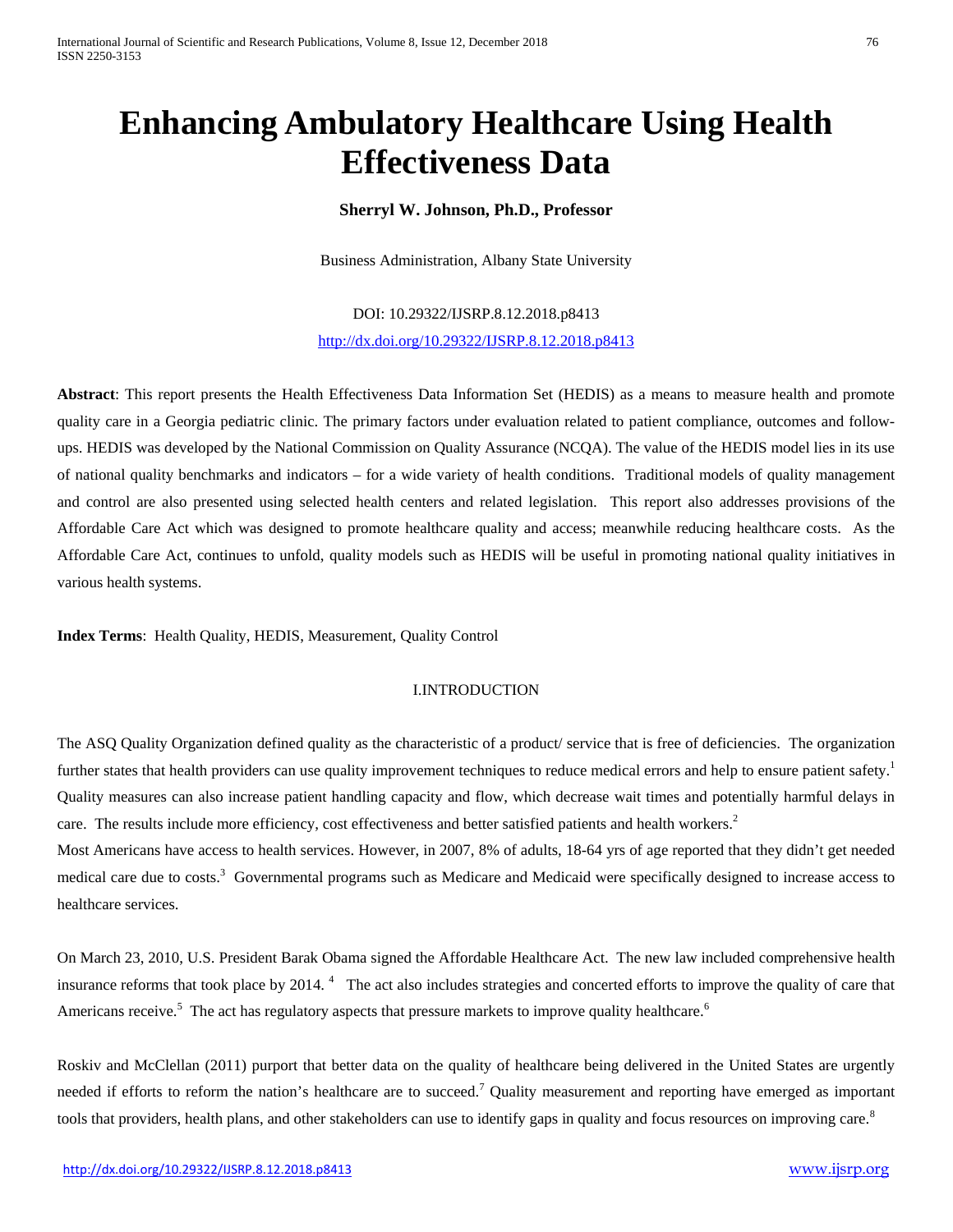## II.HISTORICAL OVERVIEW

Quality improvement in healthcare has a long history that includes epic figures such as Ignaz Semmelweis, the nineteenth century obstetrician who introduced hand washing to medical care; and Florence Nightingale, the English nurse who determined that poor living conditions were a leading cause of death of soldiers at army hospitals.<sup>9</sup> Over the past fifty years, many approaches have been taken to promote quality healthcare with limited success.<sup>9</sup> The desire to improve quality has prompted an increase in performance measures.<sup>10</sup>

Traditional models of quality began in the corporate setting and were later utilized in hospitals and other healthcare settings. The Joint Commission, founded as the American College of Surgeons, is one of the major accrediting bodies promoting healthcare quality and efficiency. Some of the traditional models of healthcare quality include: total quality control, continuous quality improvement, Little Q and Big Q, Performance Improvement, Zero Defects, The DMAIR (Design, Measure, Assess, Improve and Redesign), and Quality Circles / Quality Control.<sup>11</sup>

### III.THEORETICAL FRAMEWORK

The ultimate measure of the quality of the healthcare system is the health status of the community. Determination of quality of health in an area can be derived from indices of unnecessary disease, unnecessary disability and unnecessary untimely death.<sup>12</sup>Many definitions of quality refer to quality control which can be defined as the sending of messages which effectively control the behavior of the recipient. Quality control can also be referred to as a function of the system which provides direction in conformance to a plan, or in other words, the maintenance of variations from system objectives within allowable limits. Components of a control system include:

- A monitored characteristic or operational variable
- A monitoring device or method or
- A standard of performance for each monitored characteristic.<sup>13</sup>

There are extensive accounts of U.S. health care organizations undertaking quality improvement projects or techniques. For example:

CSC Healthcare, a St. Louis based non-profit healthcare system increased its market share to 18% over three years while three of its five competitors lost market share using quality improvement processes. Saint Luke Hospital of Kansas City's financial performance steadily increased for three years and client satisfaction scores ranked Saint Luke  $35<sup>th</sup>$  out of 4,500 hospitals nationwide. Thibodaux Regional Medical Center, an acute care facility in southern Louisiana implemented an accounts receivable project which increased cash flow by \$2 million per year. An inventory reduction at the medical center achieved an annual cost savings of \$450,000 and a medication management project decreased defects by 42%. Likewise, Baptist Hospital, a Florida based healthcare provider's overall patient satisfaction rate rose into the  $99<sup>th</sup>$  percentile for several years.<sup>2</sup>

In the late eighties, with the need for a wider spectrum of quality measures, the National Commission on Quality Assurance (NCQA) was founded.<sup>14</sup> NCQA accredits managed care organizations. It also developed and placed emphasis on measures of population health and overall effectiveness of healthcare called the HealthEffectiveness Data Information Set - HEDIS.<sup>14</sup>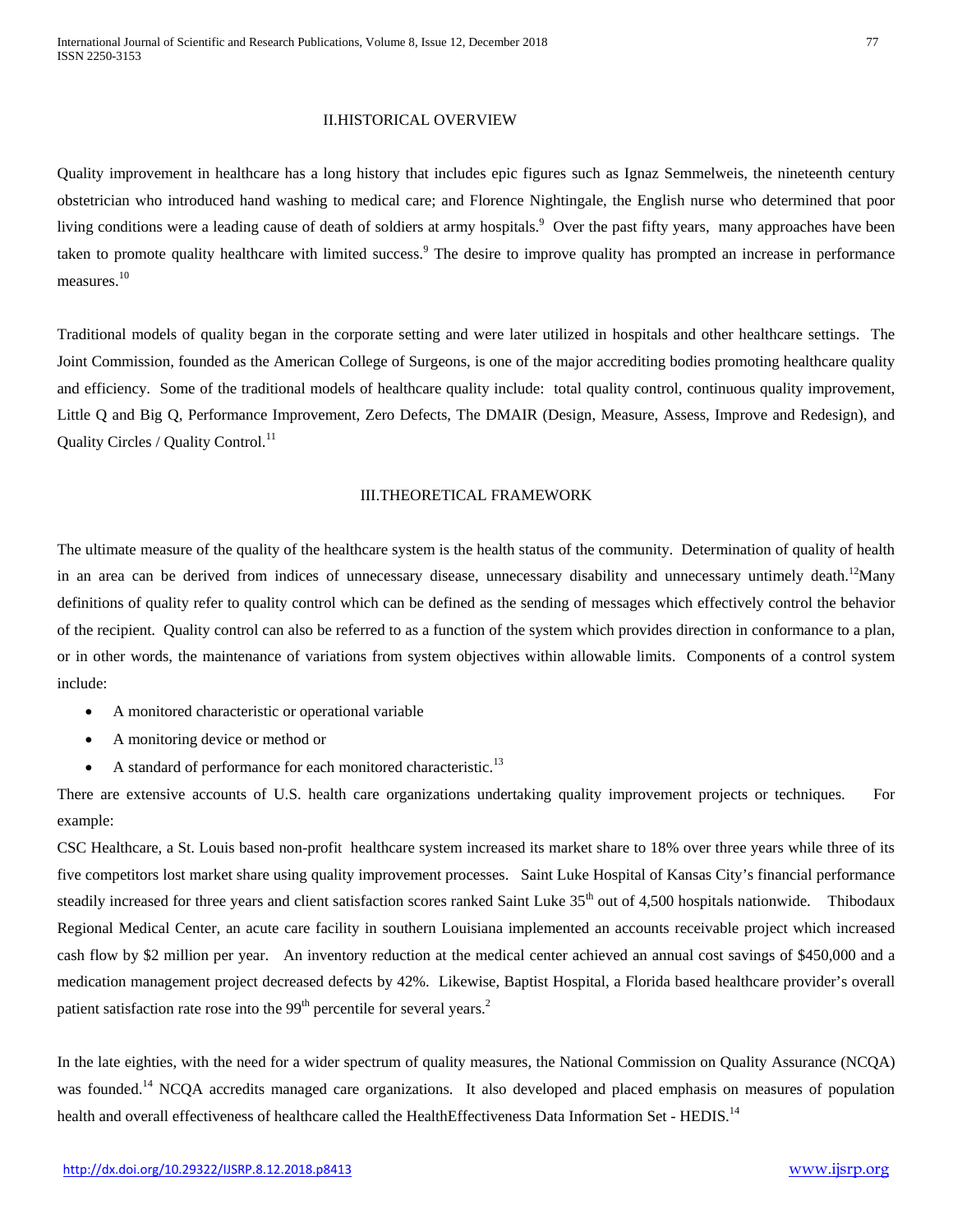HEDIS, specifically, is a tool used by more than 90 percent of American healthcare plans to measure performance on important dimensions. Altogether, HEDIS consists of 75 measures across 8 domains of care. The widespread use of HEDIS makes comparability possible among similar health care organizations.<sup>15</sup> Some of the HEDIS measures address health issues such as: Asthma Medical Use Persistence of Beta Blockers Treatment after a Heart Attack Controlling High Blood Pressure Comprehensive Diabetes Care Breast Cancer Screening Anti-depressant Medication Management Childhood and Adolescent Immunization Status Childhood and Adult Weight / BMI Assessment.<sup>15</sup>

## IV.CASE EXAMPLE

In 2010, a pediatric clinic located in a semi-rural Georgia community began utilizing HEDIS to assess the quality of care provided to its patients. Many of the clinic's patients were from impoverished families relied on sources such as Peach State to finance their healthcare services. More specifically, healthstudies have shown an association between income and health. <sup>16,17</sup>The median household income in county was  $$30,934 -$  as compared to  $$41,994$  at the state level.<sup>18</sup> More specifically, the CDC reported that 2,605 people died in the county in 1999-2001. The county's death rate was 9 per 1,000, compared with 8 per 1,000 statewide. Cancer rates for the county were also higher than the state rate for the same period.<sup>19</sup>

In the generalhealthcare sector, quality improvement measures such as six sigma, Continuous Quality Improvement and Total Quality Management have been useful in enhancing healthcare quality– and tangentially reducing costs and minimizing diseases.<sup>11</sup> The pediatric clinic at the direction of the Medicaid providers, began using HEDIS to track patient compliance, health behaviors, health outcomes and adherence to follow up care schedules.

With a modest staff and a steady stream of patients (up to 120 weekly), the health providers wanted to make sure that their patients were receiving quality care. An electronic record keeping system was used for reviews. The reviews included the currency of pediatric immunizations, physicals, health checks, follow up visits and overall well-being. The health providers emphasized the effectiveness of a random listing of approximately fifty patients in the review cycle. Feedback of the reviews was communicated using HEDIS. Patients with less than optimal outcomes were contacted for re-entry into the pediatric clinic – to increase their treatment compliance levels and promote their health and well-being. While, the system is a quality enhancement / health promotion measure primarily, consequences for non-compliance led to reduced healthcare coverage for the patients. As a major benefit, the system allows for comparison of outcomes with clinics of the same type.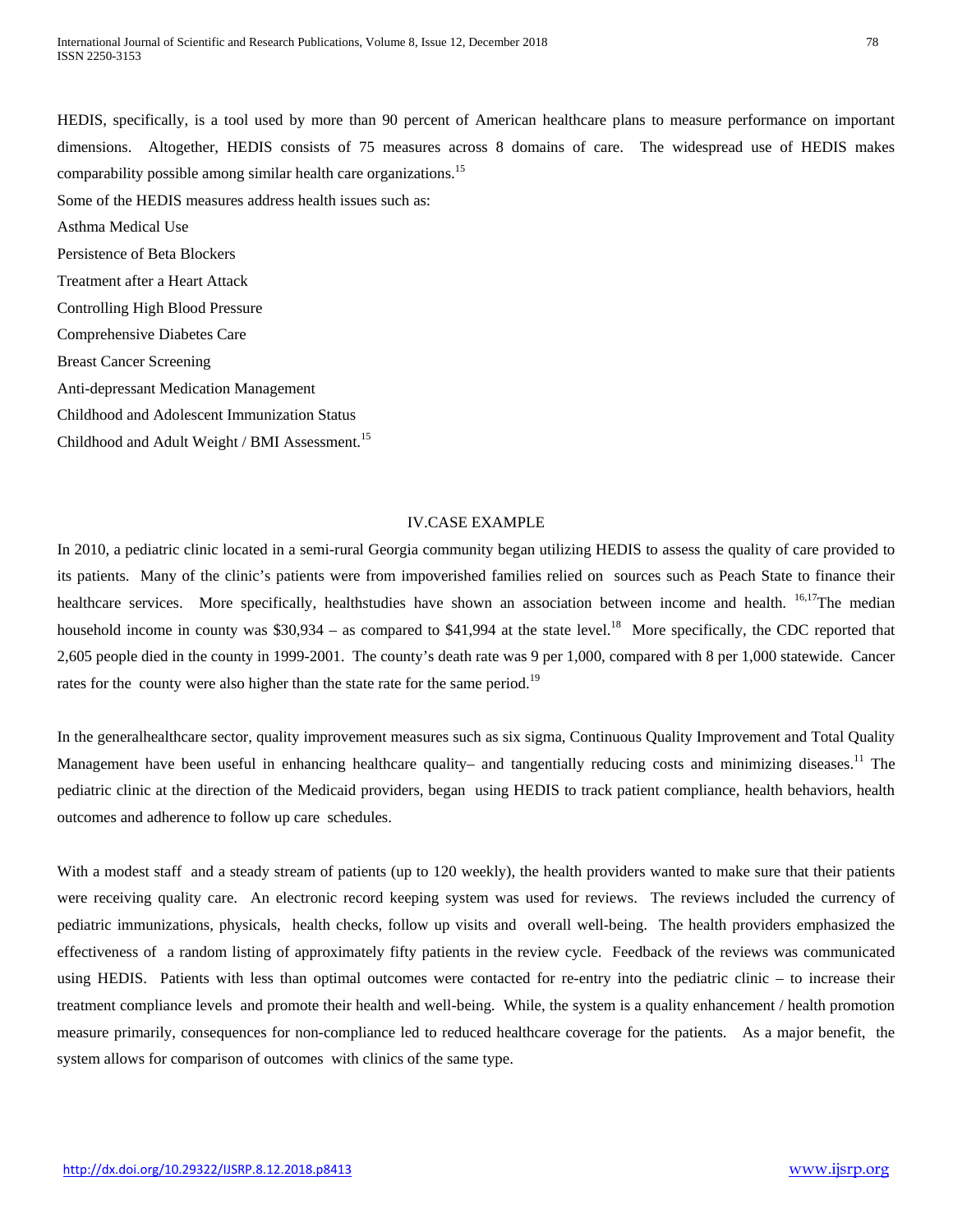This introductory quality measure (HEDIS) is ongoing with aspirations for steady improvements in patient compliance, health promotion and health care service delivery.

#### V.SUMMARY

Quality measurement and reporting have emerged as important tools that providers, health plans and other stakeholders can use to identify gaps in quality and focus resources on improving care.<sup>8</sup> Even so, novel methods and innovations are being explored to address the quality issue in healthcare. Even, the Children's Health Insurance Program Reauthorization Act of 2009 (CHIPRA) required the Department of Health and Human Services to identify and publish data on healthcare quality measures for the Children's Health Insurance Program (CHIP) or Medicaid. <sup>20</sup>

McKethan, et al. 2011,<sup>21</sup> reported the Beacon Communities' (17 communities) efforts to enhance quality and efficiency in health care using a nationally coordinated collaborative project. Internationally, countries such as Israel have even begun to systematically monitor quality of care.<sup>22</sup> Comparability among plans is a central issue in quality measurement.<sup>8</sup>

The Health Effectiveness Data Information Set (HEDIS) provides a broad spectrum of indicators, is widely used and offers comparability among users. A Georgia pediatric clinic is making great strides in its use of HEDIS to improve healthcare quality and patient health. This model may be useful resource for many other healthcare organizations that aim to enhance the level of quality in their institutions.

#### **REFERENCES**

1 Basic Concepts. ASQ.org. 2010. Retrieved 9/ 21/2010, from http:asq.org/glossary/q.html

2 Quality in Healthcare. ASQ.org. 2010; Retrieved September 21, 2010 from

[http://asq.org/healthcare-use\\_why\\_quality/case-for-quality.html](http://asq.org/healthcare-use_why_quality/case-for-quality.html)

3 Health, US, Executive Summary, 2009. 2009, Retrieved May 13, 2013, fro[m www.cdc.gov/nchs/data/hus/hus09.pdf](http://www.cdc.gov/nchs/data/hus/hus09.pdf)

4 What Changed and When. HealthCare.gov. 2011; Retrieved September 30, 2011, from

<http://www.healthcare.gov/law/timeline/index.html>

5 Honor A. P. , Wright D., Berwick D. M. , Clancy C. M., Lee P., Nowinski J., Koh H. Creating a

framework for getting quality into the public health system. Health Affairs, 2011; 30 (4), 737-45.

6 Pauly M. W. The trade-off among quality, and cost: how to make it-if we must. Health Affairs. 2011;*30* (4), 574-80.

7 Roskiv J. and McClellan M. Measuring healthcare performance now, not tomorrow: Essential steps to support effective healthcare reform.

Health Affairs. 2011; 30 (4), 682-689.

8 Higgins A., Zeddies T. and Pearson S. Measuring the performance of individual physicians by collecting data from multiple health plan: